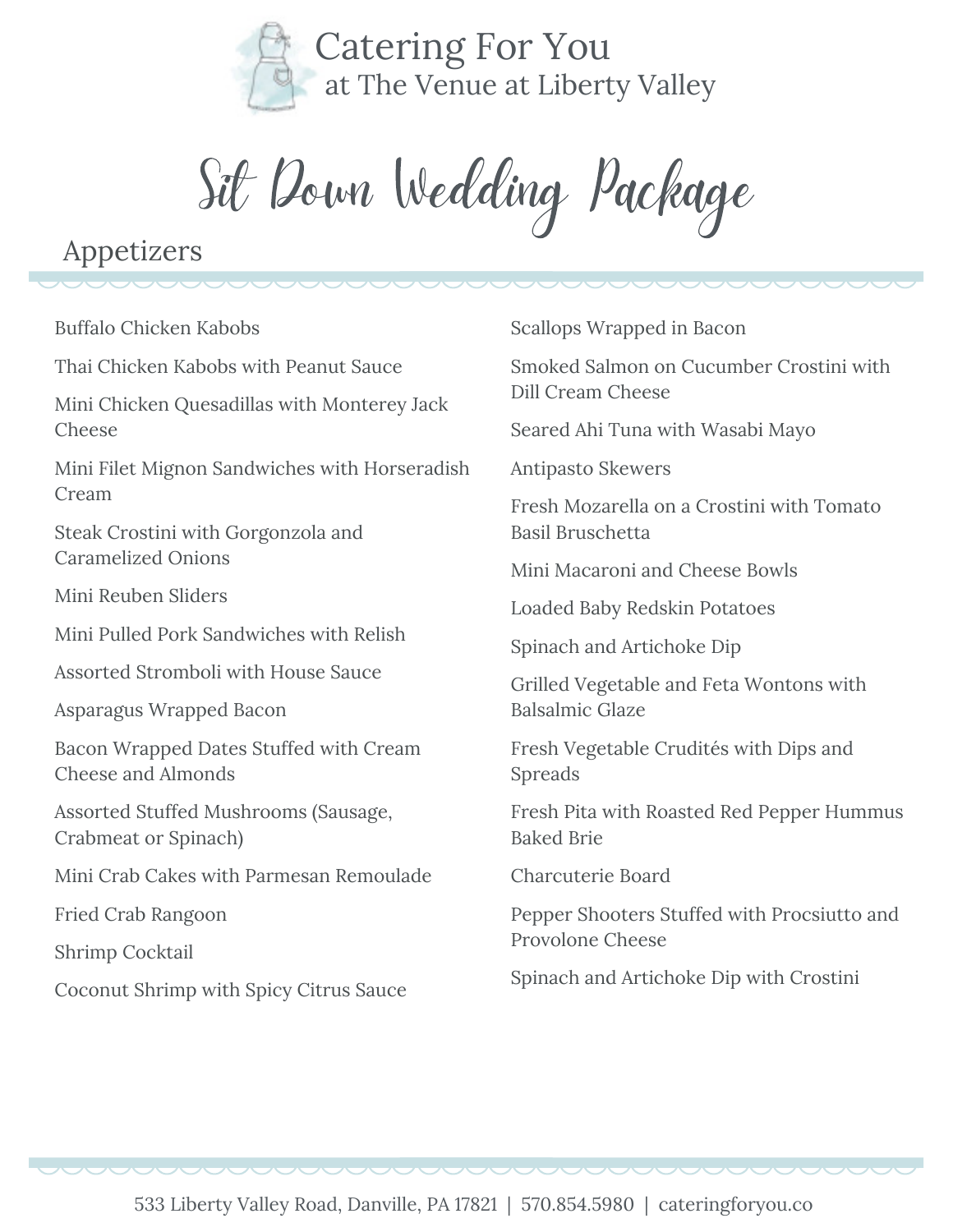

Sit Down Wedding Package

#### Salads

Traditional Tossed Salad with Mozarella Cheese, Cucumber, Tomato, House Made Croutons

Classic Casesar Salad with Parmesan and House Made Croutons

Fresh Mozarella and Tomato Caprese Salad with Spring Mix and Balsalmic Glaze

Arugula with Prosciutto and Mini Burratta with Balsalmic Glaze

Spring Mix with Glazed Walnuts, Dried Cranberries, Crumbled Goat Cheese with White Balsalmic Vinaigrette

Spring Mix with Mandarin Oranges, Almond Slices, Crumbled Feta Cheese and Strawberry Vinaigrette

Romaine Lettuce with Dried Cranberries, Glazed Walnuts, Blue Cheese Crumbles, and Poppyseed Dressing

#### Entrees

| Balsalmic Herbed Chicken Breast                   | <b>Stuffed Pork Loin</b>                                  |
|---------------------------------------------------|-----------------------------------------------------------|
| Chicken Rollatini with Broccoli and Asiago        | Beef Bourguignon                                          |
| Cheese                                            | Roast Top Sirloin of Beef (Carved)                        |
| <b>Traditional Stuffed Chicken</b>                | Baked Ham with Apple Brandy Glaze (Carved)                |
| Parmesan Crusted Chicken with Cream Sauce         | Lasagna Rolls (Meat, Vegetable or Seafood)                |
| Chicken Saltimbocca                               | Eggplant Rollatini                                        |
| Bruschetta Topped Chicken with Balsalmic<br>Glaze | <b>Pecan Encrusted Salmon</b>                             |
| Chicken Marsala with Fresh Mushrooms              | <b>Stuffed Flounder Florentine</b>                        |
| Chicken Cordon Bleu                               | Braised Short Ribs with Cabernet Horseradish<br>Reduction |
| Chicken Francaise with a Lemon Butter Sauce       | Stuffed Pork Tenderloin with Apple Stuffing               |
| Champagne Chicken with Cashews                    | and a Rosemary Sage Red Wine Sauce                        |
| <b>Roasted Turkey Breast</b>                      |                                                           |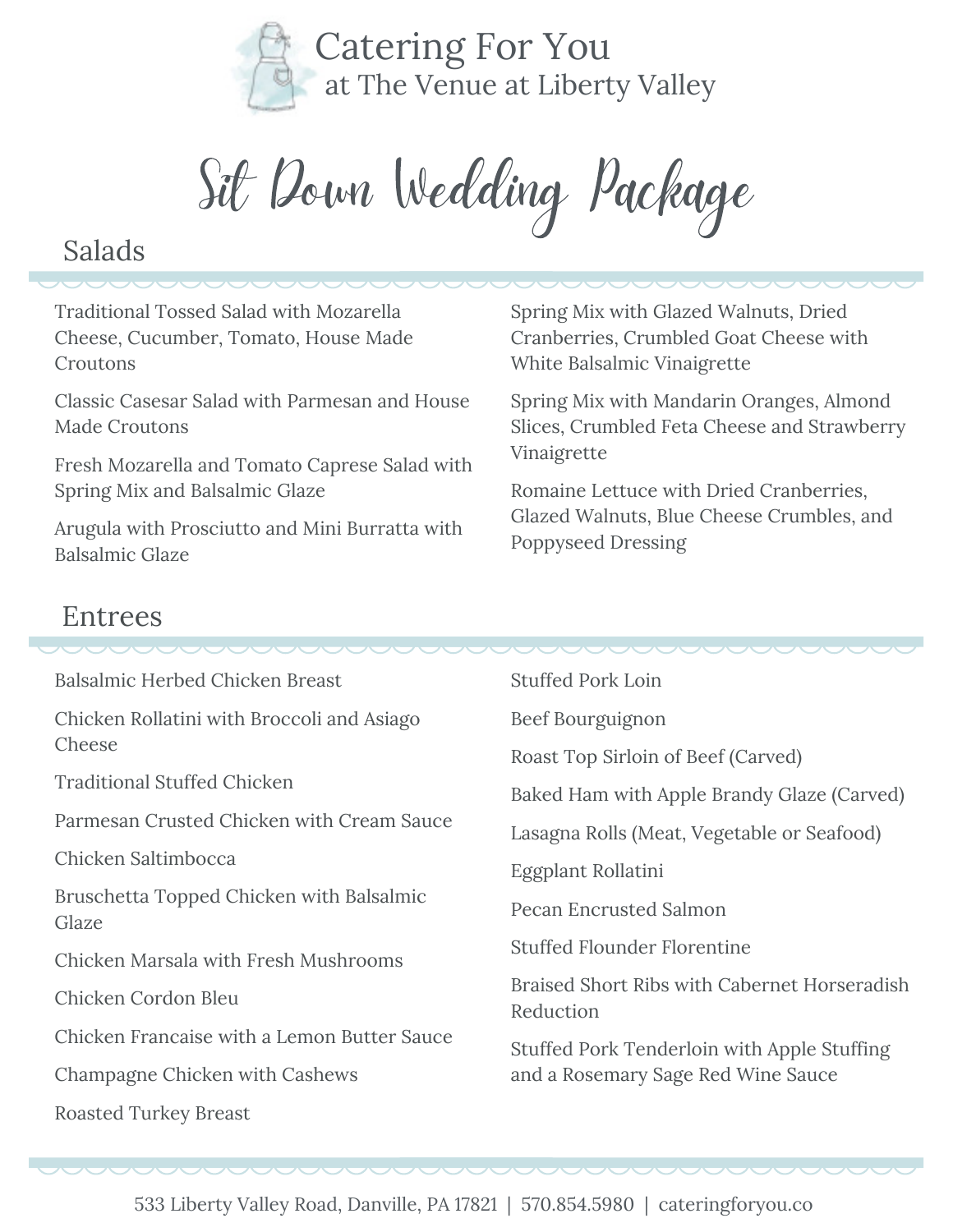

Sit Down Wedding Package

#### Entrees, continued

Dijon Encrusted Salmon

Chicken Milanese with Baby Arugula, Cherry Tomatoes and Red Wine Vinaigrette

Stuffed Bell Pepper with Orzo, Sautéed Spinach, Roasted Red Pepper and Lemon Oil

Spaghetti Squash with Roasted Tomato Sauce and Burratta Cheese

# Entree Upgrades

Carved Prime Rib

Lump Crab Meat Stuffed Butterfly Shrimp 8 ounce Lobster Tail with Drawn Butter 8 ounce Filet Mignon Dijon Crusted Rack of Lamb

Sliced Beef Tenderloin with Demi Glace

Lump Crab Cakes with Parmesan Remoulade

Sesame Encrusted Ahi Tuna with Wasabi Drizzle

Lobster and Crab Stuffed Cannelloni with Tomato Basil Cream Sauce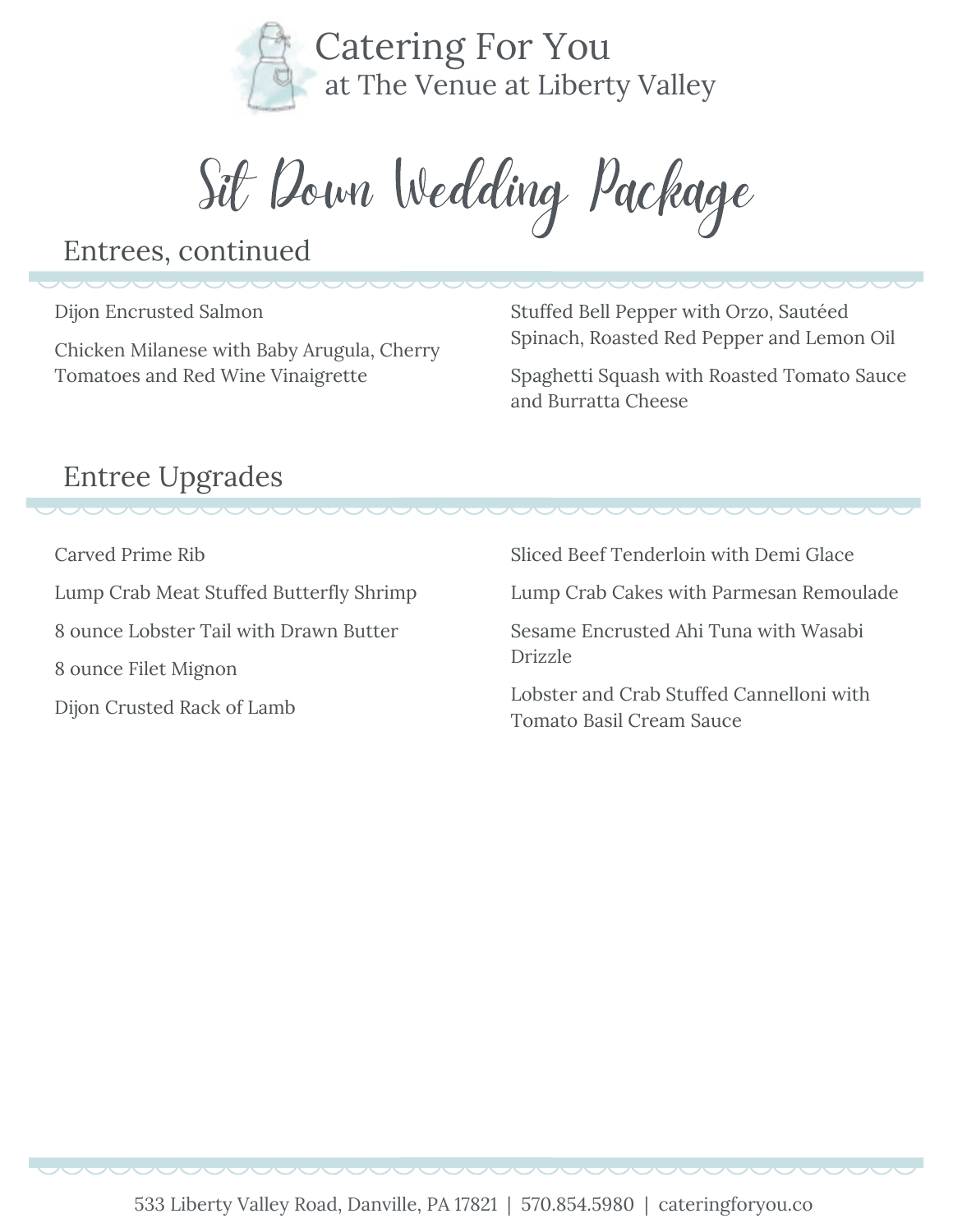

Sit Down Wedding Package

#### Sides

Penne Pasta with Vodka Sauce Cavatelli with Oil, Garlic and Broccoli Cheese Tortellini with Spinach, Basil, Tomatoes, Garlic and Melted Fresh Mozzarella Pasta with House Sauce and Mini Meatballs Pasta Primavera Baked Macaroni and Cheese Oven Roasted Baby Red Skinned Potatoes with Parsley Butter Golden Yukon Mashed Potatoes Italian Roasted Potatoes Ratatouille with Fresh Squash and Diced Tomatoes, Topped with Parmesan Cheese Grilled Asparagus Glazed Baby Carrots Seasonal Grilled Vegetables

Stuffed Shells with House Sauce and Melted Cheddar and Mozzarella Cheeses

Pasta Alfredo

Penne Pasta with Basil Pesto, Roasted Red Peppers and Fresh Mozzarella

Manicotti with House Sauce

Medley of Sweet, Red Skinned and Yukon Potatoes with Caramelized Onions and Carrots

Chantilly Potatoes

Potatoes Au Gratin

Spinach and Feta Orzo with Lemon

Broccoli Florets

Roasted Brussel Sprout

Italian Style Green Beans

Mexican Street Corn Off the Cob